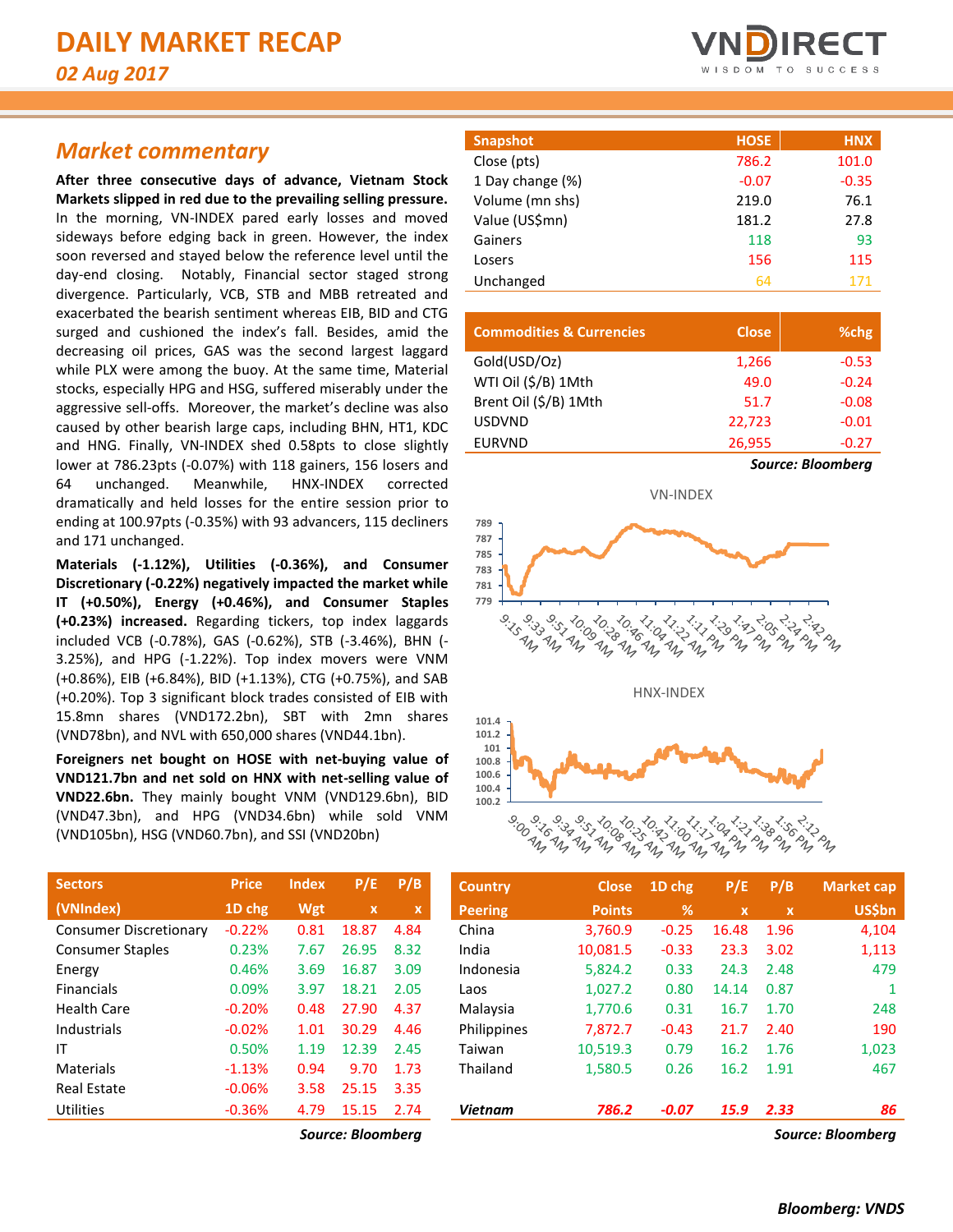

### **Market News**

**U.S. oil extended its decline below US\$49 a barrel as industry data showed crude stockpiles expanded, adding to a glut.** Futures slid as much as 1.2% in New York after losing 2% on Tuesday, the first drop in seven sessions. Inventories rose by 1.78mn barrels last week, according to the American Petroleum Institute. A Bloomberg survey showed nationwide stockpiles fell for a fifth week. OPEC output climbed in July as Libya boosted supply, according to a Bloomberg survey of analysts, oil companies and ship-tracking data. *(Bloomberg)*

**Vietnam Treasury will sell VND45trl of bonds in 3Q.** In particular, Vietnam Treasury sold VND1trl of 7-year bonds at 4.8%, VND800bn of 15-year bonds at 5.75% and VND700bn of 10-year bonds at 5.38% on Aug 02, according to Hanoi Stock Exchange. For further information, Vietnam Treasury sold VND140.9trl bonds this year as of Jul 26. *(Bloomberg)*

**Vietnam derivatives market will start with contracts tied to VN30 on Aug 10, which comprises 30 largest companies by market value and highest liquidity on Ho Chi Minh City Stock Exchange.** No time frame was provided on when the market will go live. *(Bloomberg)*

### **Corporate News**

**FPT Corporation (FPT VN) - divestment activity and dividend payment:** According to the Resolution No. 01.08-2017/NQ-HĐQTFPT dated Aug 01, FPT's BoD approved the divestment plan from the company's subsidiary FPT Digital Retail JSC (FPT Retail). Specifically, FPT plans to sell 30% out of 85% stake in FPT Retail to institutional investors and a maximum of 10% stake to other investors in order to decrease its ownership to under 50%. The execution is expected within 2017. On the other hand, FPT will raise the chartered capital of FPT Software Co., Ltd. from VND1trl to VND1.3trl. For further information, Aug 17 and Aug 18 will be the ex-date and record date, respectively, for receiving the first 2017 cash dividend of VND1,000/share. The payment will be made on Aug 31. *(Fpt.com.vn & Ndh.vn)*

**Sai Gon Thuong Tin Commercial JSB (STB VN) - business activity:** Vietnam's Central Bank sends team to help stabilize STB's operations after the arrest of former Vice Chairman, according to Vice Head of Ho Chi Minh City unit of the regulator. The team will closely monitoring STB's operational indicators and be ready to assist. *(Bloomberg)*

**Phuoc Hoa Rubber JSC (PHR VN) - key personnel change and shareholder's activity:** PHR's BoD has approved the resignation of Vice CEO Dang Don Cu starting Jul 31. Besides, BoD member cum CEO Nguyen Van Tuoc bought 8,000 PHR shares out of 20,000 shares registered, thereby raising his stake from 9,500 shares to 17,500 shares (0.02%). The transactions were made from Jun 30 to Jul 28. *(Hsx.vn)*

**Asia Commercial Bank (ACB VN) – shareholder's activity:** Standard Chartered APR Limited, which relates to Vice Chairman Andrew Colin Vallis, sold 626,343 ACB shares from Jul 17 to Jul 28, thus reducing its stake from 90,490,271 shares (9.18%) to 89,863,928 shares (9.11%). *(Cafef.vn)*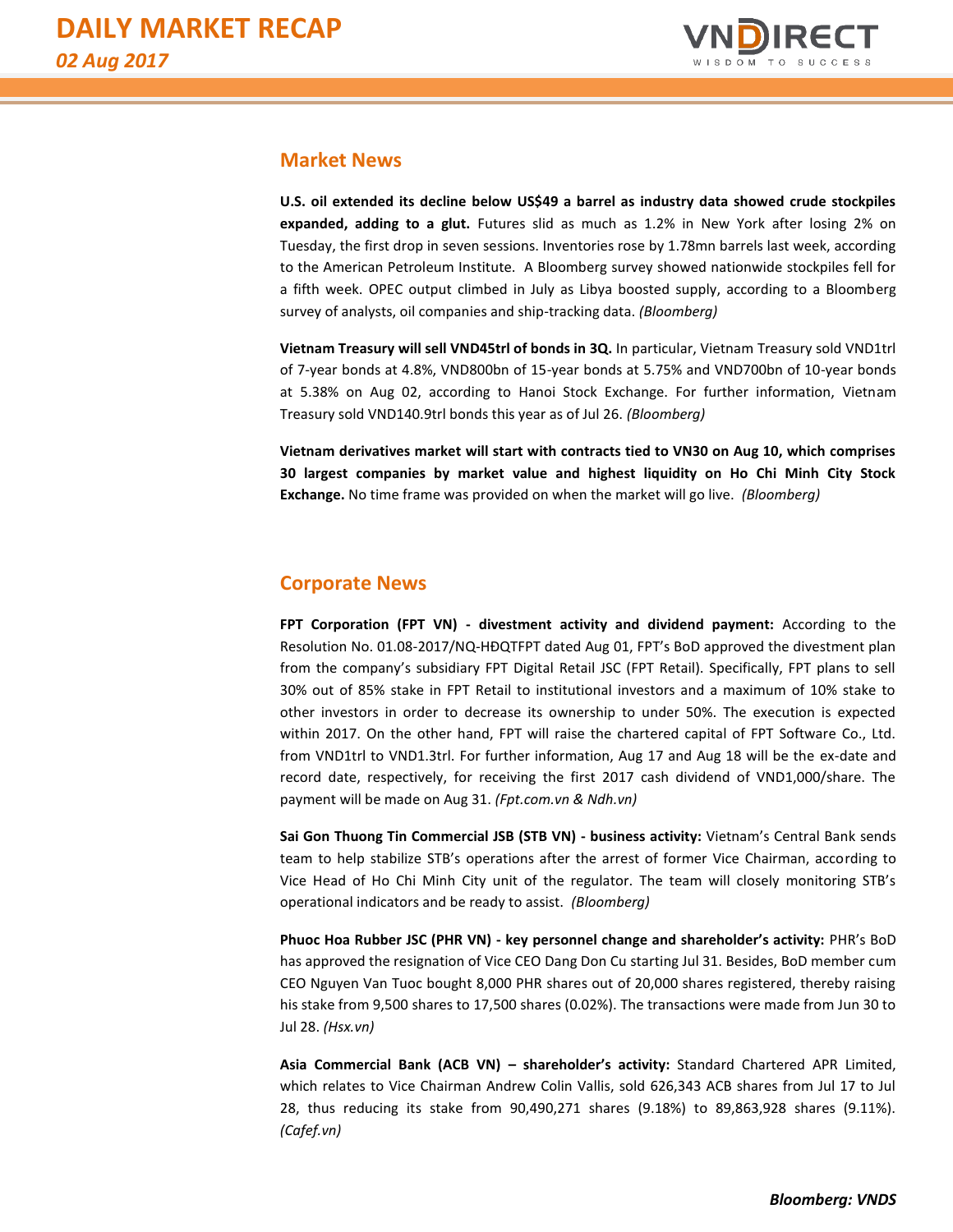

**Hoa Sen Group (HSG VN) – key personnel changes:** HSG's BoD has approved the appointment of Mr. Bui Thanh Tam as Administrative Officer cum Secretary, starting Aug 01. *(Hsx.vn)*

**Khang Dien House Trading And Invest JSC (KDH VN) - ESOP share issuance:** The BoD has approved the plan to issue 8,400,151 ESOP shares (3.59%). Such ESOP shares will be subject to 1 year transfer restriction. The proceeds from the issuance will be use to supplement the company's working capital. *(Hsx.vn)*

**Bamboo Capital JSC (BCG VN) - audited 1H2017 consolidated business results:** In 2Q, BCG declared VND385.3bn in net revenue (+11.5% YoY) and VND48.4bn in gross profit (+11.7% YoY). Noticeably, both financial revenue and expenses hit VND11.2bn (vs. VND13.2bn in 2Q2016's) and VND107.7bn (vs. VND2.4bn in 2Q2016's), respectively. Besides, selling expenses slightly decreased by 7% YoY while admin expenses markedly rose by 14% YoY to VND22.5bn. Consequently, the company's EAT dropped to VND12.6bn (-10.5% YoY). For 1H, BCG's net revenue jumped by 29% YoY to VND781.7bn while EAT fell to VND25.3bn (-13.1%). *(Vietstock.vn)*

**The Pan Group JSC (PAN VN) - 1H2017 consolidated business results:** In 2Q, PAN recorded VND967.3bn in net revenue (+52.2% YoY) but only VND156.4bn in gross profit (+3.7% YoY) due to the jump of 67.3% YoY to VND810.9bn in COGS. Financial revenue rose to VND23.3bn (+27.2% YoY) but financial expenses hiked as well to VND16.2bn (vs. VND5.4bn in 2Q2016's). Besides, while the changes in income from JV and affiliates and admin expenses were insignificant, selling expenses rose to VND55.2bn (+33.8% YoY) and the loss of VND2bn from other activities was incurred (vs. the income of VND18.9mn in 2Q2016). As a result, EAT was realized at VND44.8bn (- 24.1% YoY). For 1H, PAN generated VND1.503trl in net revenue (+18.7% YoY) and VND101.4bn in EAT (-47.3% YoY). *(Cafef.vn)*

**Hoang Anh Gia Lai Agricultural JSC (HNG VN) - 1H2017 consolidated business results:** In 2Q, HNG recorded a slight decrease in net revenue of VND1.274trl (-3% YoY) but a significant fall in COGS of VND787.9bn (-34.6% YoY), thus gross profit surged to VND486.6bn (vs. VND109.7bn in 2Q2016). Moreover, financial revenue rocketed to VND1.016trl (vs. VND74bn in 2Q2016's), while financial expenses remained almost unchanged. Moreover, HNG reported income from JV and affiliates of VND932mn (vs. the loss of VND13.6bn in 2Q2016's) and other income of VND13.1bn (vs. the loss of VND488.3bn in 2Q2016). Besides, selling expenses dropped to VND22.4bn (-15.2% YoY) whereas admin expenses jumped to VND185.5bn (+200% YoY). As a result, EAT hit VND1.038trl (vs. the massive net loss of VND654.7bn in 2Q2016). For 1H, HNG generated VND1.745trl in net revenue (-32.8% YoY) and VND2.596trl in EAT (vs. the net loss of VND559.5bn in 1H2016). *(Vietstock.vn)*

**Tan Tao Investment and Industry Corporation (ITA VN) - 1H2017 consolidated business results:** In 2Q, ITA reported net revenue of VND119bn (+37.7% YoY) and COGS of VND95.6bn (+237.7% YoY), hence reducing gross profit to VND23.4bn (-59.8% YoY). Besides, both financial revenue and expenses fell to VND3bn (-18.6% YoY) and VND17.4bn (-41.1% YoY), respectively. In addition, selling and admin expenses also dropped to VND93.2mn (-85.5% YoY) and VND7.6bn (-49.2% YoY), correspondingly, while other income declined to VND3.2bn (-48.7% YoY) as well. As a consequence, EAT slumped to VND2.3bn (-81.8% YoY). For 1H, ITA generated VND267.6bn in net revenue (+48.9% YoY) and VND29.5bn in EAT (-12.6% YoY). *(Vietstock.vn)*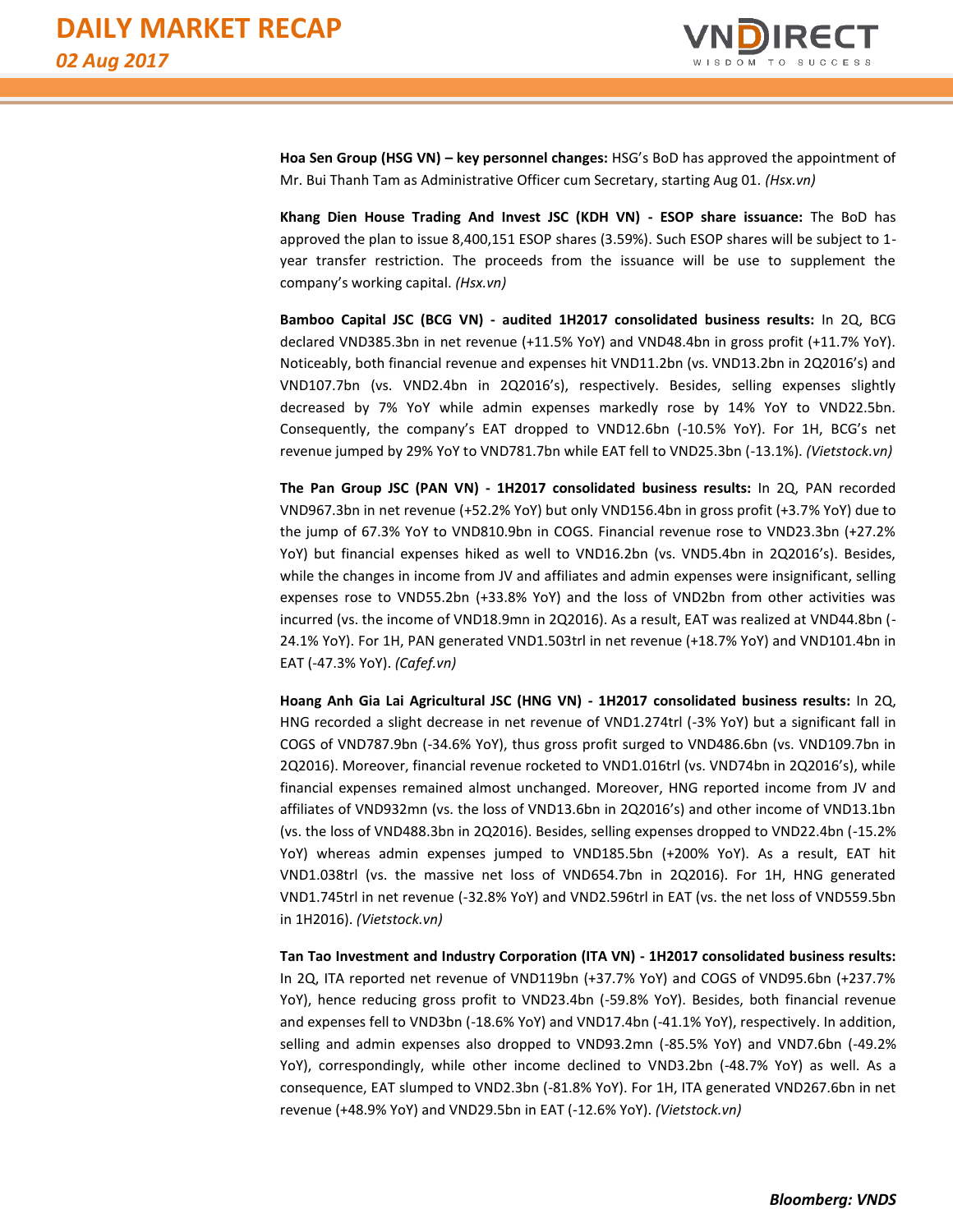

**Dry Cell and Storage Battery JSC (PAC VN) - 1H2017 business results:** In 2Q, PAC achieved VND680.3bn in net revenue (+14.7% YoY) and VND56.2bn in EAT (vs. VND28.1bn in 2Q2016's). Specifically, although gross profit fell to VND80.3bn (-24.7% YoY) due to an excessive gain in COGS, financial revenue lifted to VND15.2bn (+264.1% YoY) and other income rose to VND23.9bn (vs. 2Q2016's figure of VND394mn). Moreover, selling and admin expenses dropped to VND29bn (-39.9% YoY) and VND14bn (-42.4% YoY), respectively, whereas financial expenses surged to VND11.9bn (+338.9% YoY). For 1H, PAC reported favorable results with net revenue of VND1.372trl (+20.8% YoY) and EAT of VND77bn (+53.9% YoY). *(Vietstock.vn)*

**FECON Corporation (FCN VN) - shareholders' activities:** Supervisory Board member Bui Thanh Tung sold 31,000 FCN shares out of 50,000 shares registered via order-matching and put-through methods from Jul 03 to Aug 01, thus reducing his stake from 169,359 shares to 138,359 shares. At the same time, Ms. Ha Thi Tam, sister of Vice Chairman Ha The Phuong, also sold 10,000 shares out of 11,000 shares owned (0.02%). Besides, Mr. Ha The Hong, Mr. Phuong's brother, sold 47,690 FCN shares out of 72,590 shares registered via order-matching method from Jun 29 to Jul 28, thus lowering his holdings to 24,904 shares. *(Cafef.vn)*

**Vietnam Airlines JSC (HVN VN – UPCOM) – 1H2017 consolidated business results:** For 2Q, HVN recorded VND19.308trl in net revenue (+14% YoY) and VND2.219trl in gross profit (-9% YoY) due to a jump of 17.9% YoY in COGS to VND17.089trl. Financial revenue increased dramatically to VND198.6bn (+77.2% YoY) whereas financial expenses dropped to VND712.5bn (-27.9% YoY). Besides, selling and admin expenses were reported at VND1.032trl (-13.5% YoY) and VND547.4bn (+31.5% YoY), correspondingly. On the other hand, other income sank to VND122.5bn (-82.4% YoY). Consequently, the company posted VND77.1bn in EAT (-84.3% YoY). For 1H, HVN realized net revenue of VND40.141trl (+14.9% YoY) and EAT of VND823.2bn (-54.4% YoY). *(Ndh.vn and Vietstock.vn)*

**Traphaco JSC (TRA VN) - 1H2017 consolidated business results:** In 2Q, TRA generated VND457.3bn in net revenue (-10.1% YoY) and VND192.9bn in COGS (-24.6% YoY), thus lifting gross profit to VND264.3bn (+4.5% YoY). In addition, financial revenue fell to VND538.2mn (vs. VND3.4bn in 2Q2016's), and other loss was recorded at VND2.5bn (vs. the income of VND69mn in 2Q2016). Moreover, there were relative increases in selling and admin expenses to VND123.3bn (+4.3% YoY) and VND53.2bn (+17.9% YoY), respectively. However, financial expenses tumbled to VND813mn (vs. VND18.2bn in 2Q2016's), thus increasing EAT to VND67.1bn (+9.9% YoY). For 1H, TRA's net revenue and EAT were recorded at VND859.3bn (- 15.7% YoY) and VND117.6bn (+4.6% YoY), correspondingly. *(Vietstock.vn)*

**Siam Cement Group (SCG) will invest in Vietnam's first petrochemical complex.** Thailand's construction material conglomerate Siam Cement Group (SCG) has set up a joint venture (JV) with Vietnam Oil and Gas Group (PetroVietnam) to build Vietnam's first petrochemical complex with a total investment of THB188bn (US\$5.6bn). The Thai company owns 71% through its wholly-owned subsidiaries Vina SCG Chemicals Co. Ltd., and Thai Plastic and Chemicals Pcl in the JV, while PetroVietnam holds the remaining 29%. The construction is set to start next year and commence operation in 1H2022. For further information, located 100km from Ho Chi Minh City, the Long Son Petrochemicals project will develop a one-million-tonne ethylene cracker that can produce up to 1.6mn tons of olefins p.a. The supply will help serve rising domestic demand and reduce Vietnam's import of petrochemical products. *(Thailand-business-news.com)*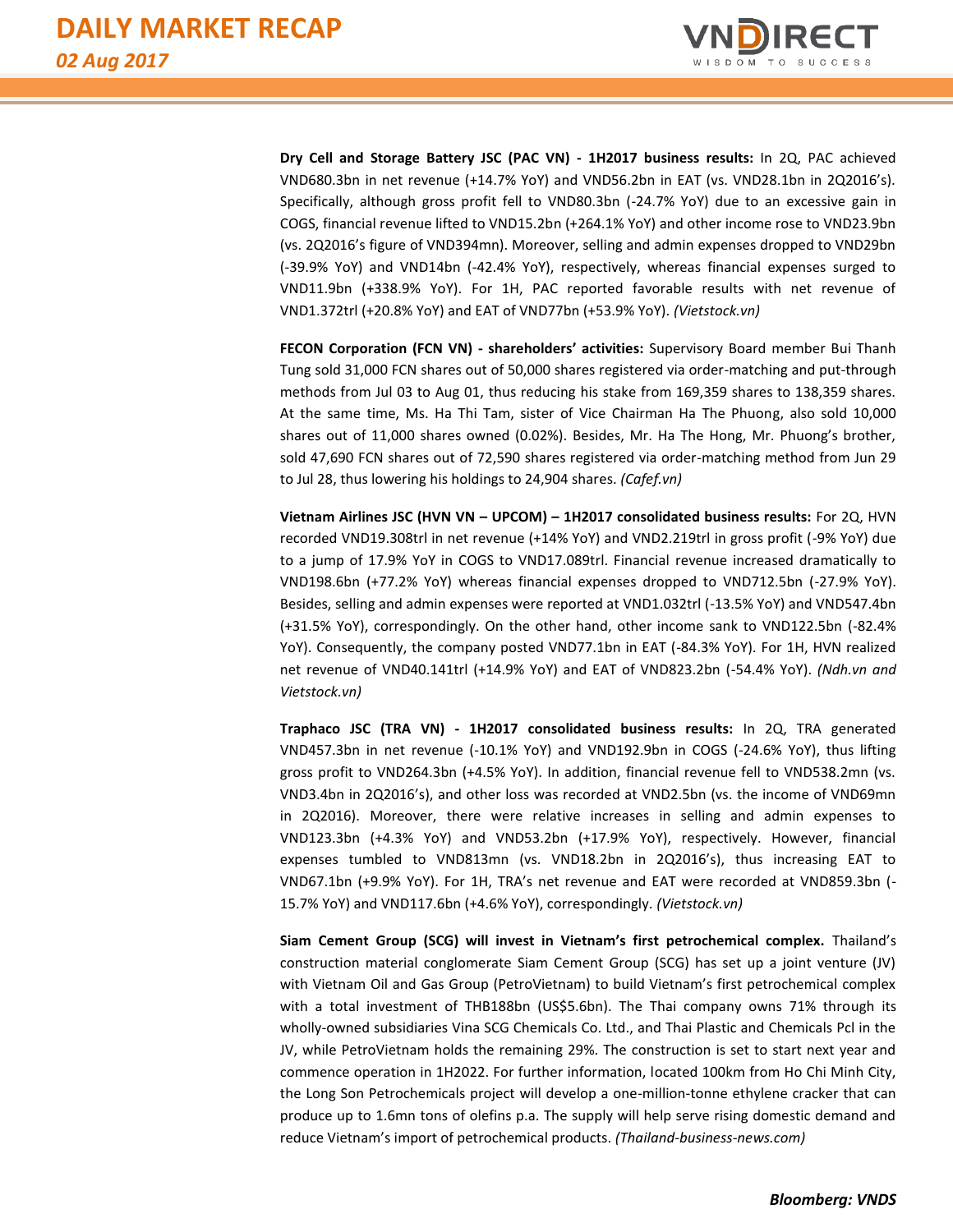

**AMD Group Mining and Investment JSC (AMD VN) – key personnel changes:** AMD's BoD has approved the resignation of Vice CFO cum Chief Accountant Dinh Dang Thuy Anh starting Aug 01 and appointed Mr. Nguyen Manh Hiep as the new Chief Accountant. *(Hsx.vn)*

**Thien Long Group Corporation (TLG VN) – 1H2017 consolidated business results:** For 2Q, TLG achieved VND719.8bn in net revenue (+16% YoY) and VND284.2bn in gross profit (+16.5% YoY). Financial revenue increased to VND4.5bn (+18.4% YoY) whereas financial expenses decreased to VND3.3bn (-23.3% YoY). In addition, selling and admin expenses were reported at VND94.9bn (+23.5% YoY) and VND65.1bn (+8.4% YoY), correspondingly. Thus, the company posted VND105bn in EAT (+19.3% YoY). For 1H2017,TLG realized a positive business performance with net revenue of VND1.256trl (+19.7% YoY) and EAT of VND159.3bn (+16.4% YoY). For further information, after issuing bonus shares, TLG announced that its registered chartered capital was raised from VND383.1bn to VND498.1bn starting Jul 28. *(Cafef.vn)*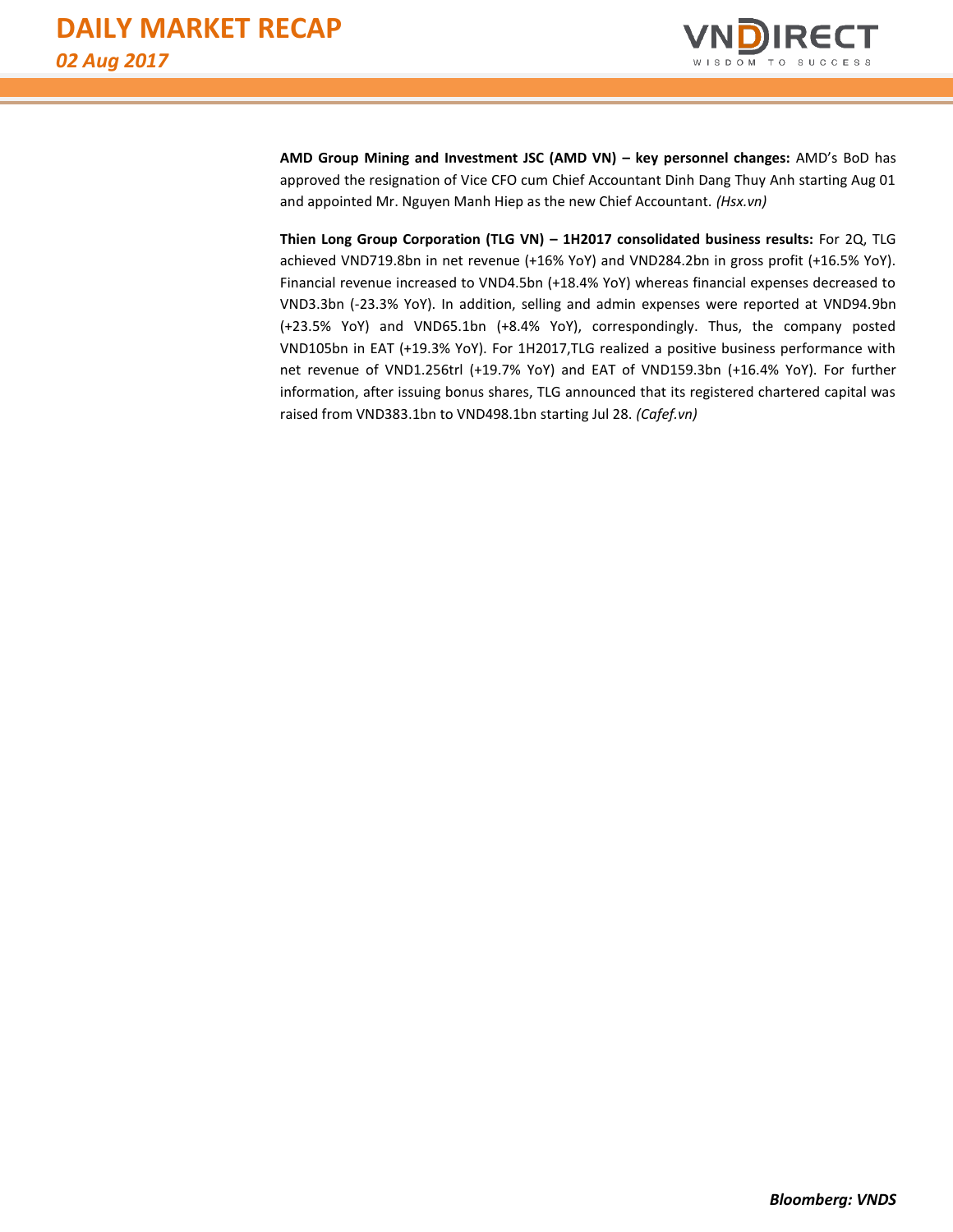

#### **MARKET MOVEMENTS**

|                    |              |     | <b>HOSE</b> |         |              |               |              |       | <b>HNX</b> |         |            |
|--------------------|--------------|-----|-------------|---------|--------------|---------------|--------------|-------|------------|---------|------------|
| <b>Top gainers</b> |              |     |             |         | <b>VND</b>   | Top gainers   |              |       |            |         | <b>VND</b> |
| <b>Ticker</b>      | Last         | Chg | %chg        | Vol.    | <b>Index</b> | <b>Ticker</b> | Last         | Chg   | %chg       | Vol.    | Index      |
|                    | <b>Price</b> |     |             |         | impact       |               | <b>Price</b> |       |            |         | impact     |
| <b>FCM</b>         | 8,140        | 530 | 7.0         | 1.78MLN | 0.009        | <b>CMI</b>    | 6.600        | 600   | 10.0       | 784,723 | 0.000      |
| <b>ATG</b>         | 3,400        | 220 | 6.9         | 736.080 | 0.001        | <b>SJE</b>    | 26,400       | 2,400 | 10.0       | 1,100   | 0.000      |
| <b>CMX</b>         | 6,660        | 430 | 6.9         | 157.260 | 0.002        | VSA           | 21,000       | 1,900 | 10.0       | 350     | 0.000      |
| <b>CCL</b>         | 4,520        | 290 | 6.9         | 819.140 | 0.004        | PEN           | 19,900       | 1,800 | 9.9        | 300     | 0.000      |
| EIB                | 12,500       | 800 | 6.8         | 2.19MLN | 0.403        | <b>VCM</b>    | 19.000       | 1,700 | 9.8        | 600     | 0.000      |

| <b>Top losers</b> |                      |          |        |         | <b>VND</b>             | Top losers    |                      |          |         |       | <b>VND</b>      |
|-------------------|----------------------|----------|--------|---------|------------------------|---------------|----------------------|----------|---------|-------|-----------------|
| <b>Ticker</b>     | Last<br><b>Price</b> | Chg      | %chg   | Vol.    | <b>Index</b><br>impact | <b>Ticker</b> | Last<br><b>Price</b> | Chg      | %chg    | Vol.  | Index<br>impact |
| <b>HTL</b>        | 41.850               | $-3.150$ | $-7.0$ | 810     | $-0.015$               | <b>HAD</b>    | 39.600               | $-4.400$ | $-10.0$ | 1,100 | 0.000           |
| TNI               | 8,650                | $-650$   | $-7.0$ | 1.63MLN | $-0.006$               | <b>KST</b>    | 17.100               | $-1.900$ | $-10.0$ | 100   | 0.000           |
| <b>CLG</b>        | 6,280                | $-470$   | $-7.0$ | 52.560  | $-0.004$               | SJ1           | 14.400               | $-1.600$ | $-10.0$ | 500   | 0.000           |
| <b>TNT</b>        | 4.680                | $-350$   | $-7.0$ | 1.08MLN | $-0.004$               | <b>STC</b>    | 36.000               | $-4.000$ | $-10.0$ | 300   | 0.000           |
| <b>HTT</b>        | 8.840                | $-660$   | $-7.0$ | 998.240 | $-0.005$               | TV3           | 36.900               | $-4,100$ | $-10.0$ | 210   | 0.000           |

|               | <b>VND</b><br><b>Top index movers</b> |       |      |         |        |  |  |  |  |  |  |  |  |
|---------------|---------------------------------------|-------|------|---------|--------|--|--|--|--|--|--|--|--|
| <b>Ticker</b> | Last                                  | Chg   | %chg | Vol.    | Index  |  |  |  |  |  |  |  |  |
|               | Price                                 |       |      |         | impact |  |  |  |  |  |  |  |  |
| <b>VNM</b>    | 152,400                               | 1,300 | 0.9  | 1.07MLN | 0.770  |  |  |  |  |  |  |  |  |
| EIB           | 12,500                                | 800   | 6.8  | 2.19MLN | 0.403  |  |  |  |  |  |  |  |  |
| BID           | 22.450                                | 250   | 1.1  | 6.83MLN | 0.349  |  |  |  |  |  |  |  |  |
| <b>CTG</b>    | 20,150                                | 150   | 0.8  | 4.38MLN | 0.228  |  |  |  |  |  |  |  |  |
| SAB           | 245,400                               | 500   | 0.2  | 14,340  | 0.131  |  |  |  |  |  |  |  |  |

|               | <b>Top index laggers</b> |          |        |         | <b>VND</b> |  |  |  |  |  |  |  |
|---------------|--------------------------|----------|--------|---------|------------|--|--|--|--|--|--|--|
| <b>Ticker</b> | Last                     | Chg      | %chg   | Vol.    | Index      |  |  |  |  |  |  |  |
|               | <b>Price</b>             |          |        |         | impact     |  |  |  |  |  |  |  |
| VCB           | 38.100                   | $-300$   | -0.8   | 943.280 | $-0.440$   |  |  |  |  |  |  |  |
| GAS           | 63,800                   | $-400$   | $-0.6$ | 580,980 | $-0.312$   |  |  |  |  |  |  |  |
| <b>STB</b>    | 12,550                   | $-450$   | $-3.5$ | 4.83MLN | $-0.273$   |  |  |  |  |  |  |  |
| <b>BHN</b>    | 80,300                   | $-2,700$ | $-3.3$ | 10,500  | $-0.255$   |  |  |  |  |  |  |  |
| HPG           | 32,300                   | -400     | $-1.2$ | 2.16MLN | $-0.206$   |  |  |  |  |  |  |  |

| <b>Top gainers</b> |              |      |      |         | <b>VND</b>   | <b>Top gainers</b> |              |       |      |         |        |  |
|--------------------|--------------|------|------|---------|--------------|--------------------|--------------|-------|------|---------|--------|--|
| Ticker             | Last         | Chg  | %chg | Vol.    | <b>Index</b> | Ticker             | Last         | Chg   | %chg | Vol.    | Index  |  |
|                    | <b>Price</b> |      |      |         | impact       |                    | <b>Price</b> |       |      |         | impact |  |
| <b>FCM</b>         | 8,140        | 530  | 7.0  | 1.78MLN | 0.009        | CMI                | 6.600        | 600   | 10.0 | 784,723 | 0.000  |  |
| ATG                | 3,400        | 220  | 6.9  | 736,080 | 0.001        | <b>SJE</b>         | 26.400       | 2,400 | 10.0 | 1,100   | 0.000  |  |
| <b>CMX</b>         | 6,660        | 430  | 6.9  | 157,260 | 0.002        | VSA                | 21.000       | 1,900 | 10.0 | 350     | 0.000  |  |
| CCL                | 4,520        | 290  | 6.9  | 819,140 | 0.004        | PEN                | 19.900       | 1,800 | 9.9  | 300     | 0.000  |  |
| <b>FIR</b>         | 12.500       | 800. | 68   | 2 19MIN | በ 403        | <b>VCM</b>         | 19 NN        | 1 700 | 9 R  | 600     | n nnn  |  |

| <b>Top losers</b> |                      |          |        |         | <b>VND</b>             | <b>Top losers</b> |                      |          |         |       |                 |  |
|-------------------|----------------------|----------|--------|---------|------------------------|-------------------|----------------------|----------|---------|-------|-----------------|--|
| Ticker            | Last<br><b>Price</b> | Chg      | %chg   | Vol.    | <b>Index</b><br>impact | Ticker            | Last<br><b>Price</b> | Chg      | %chg    | Vol.  | Index<br>impact |  |
| HTL               | 41,850               | $-3.150$ | $-7.0$ | 810     | $-0.015$               | <b>HAD</b>        | 39.600               | $-4.400$ | $-10.0$ | 1,100 | 0.000           |  |
| TNI               | 8,650                | $-650$   | $-7.0$ | 1.63MLN | $-0.006$               | <b>KST</b>        | 17,100               | $-1.900$ | $-10.0$ | 100   | 0.000           |  |
| CLG               | 6,280                | $-470$   | $-7.0$ | 52.560  | $-0.004$               | SJ1               | 14.400               | $-1.600$ | $-10.0$ | 500   | 0.000           |  |
| TNT               | 4,680                | $-350$   | $-7.0$ | 1.08MLN | $-0.004$               | <b>STC</b>        | 36.000               | $-4,000$ | $-10.0$ | 300   | 0.000           |  |
| HTT               | 8.840                | $-660$   | $-7.0$ | 998.240 | $-0.005$               | TV3               | 36.900               | $-4.100$ | $-10.0$ | 210   | 0.000           |  |

|            | Top index movers' |       |      |         | <b>VND</b>   |            | <b>Top index movers</b> |       |      |         | <b>VND</b> |
|------------|-------------------|-------|------|---------|--------------|------------|-------------------------|-------|------|---------|------------|
| Ticker     | Last              | Chg   | %chg | Vol.    | <b>Index</b> | Ticker     | Last                    | Chg   | %chg | Vol.    | Index      |
|            | <b>Price</b>      |       |      |         | impact       |            | <b>Price</b>            |       |      |         | impact     |
| VNM        | 152,400           | 1,300 | 0.9  | 1.07MLN | 0.770        | VCS        | 174.000                 | 3,000 | 1.8  | 93.955  | 0.067      |
| EIB        | 12,500            | 800   | 6.8  | 2.19MLN | 0.403        | <b>NVB</b> | 7.700                   | 100   | 1.3  | 1.64MLN | 0.032      |
| <b>BID</b> | 22.450            | 250   | 1.1  | 6.83MLN | 0.349        | S99        | 7.200                   | 600   | 9.1  | 1.14MLN | 0.026      |
| <b>CTG</b> | 20,150            | 150   | 0.8  | 4.38MLN | 0.228        | SJE        | 26.400                  | 2.400 | 10.0 | 1,100   | 0.023      |
| SAB        | 245,400           | 500   | 0.2  | 14,340  | 0.131        | VND        | 22.900                  | 200   | 0.9  | 409,162 | 0.019      |

|            | <b>Top index laggers</b> |          |        |         | <b>VND</b>   | <b>Top index laggers</b> |              |        |        |          | <b>VND</b>   |
|------------|--------------------------|----------|--------|---------|--------------|--------------------------|--------------|--------|--------|----------|--------------|
| Ticker     | Last                     | Chg      | %chg   | Vol.    | <b>Index</b> | <b>Ticker</b>            | Last         | Chg    | %chg   | Vol.     | <b>Index</b> |
|            | <b>Price</b>             |          |        |         | impact       |                          | <b>Price</b> |        |        |          | impact       |
| VCB        | 38,100                   | $-300$   | $-0.8$ | 943.280 | $-0.440$     | <b>PVS</b>               | 16,400       | $-500$ | $-3.0$ | 2.20MLN  | $-0.124$     |
| GAS        | 63,800                   | $-400$   | $-0.6$ | 580.980 | $-0.312$     | <b>SHB</b>               | 8,100        | $-100$ | $-1.2$ | 14.20MLN | $-0.096$     |
| <b>STB</b> | 12,550                   | $-450$   | $-3.5$ | 4.83MLN | $-0.273$     | OCH                      | 8,600        | $-900$ | $-9.5$ | 7.000    | $-0.070$     |
| <b>BHN</b> | 80,300                   | $-2.700$ | $-3.3$ | 10.500  | $-0.255$     | <b>DBC</b>               | 27,400       | $-700$ | $-2.5$ | 98.179   | $-0.042$     |
| <b>HPG</b> | 32,300                   | $-400$   | $-1.2$ | 2.16MLN | $-0.206$     | VGC                      | 19,200       | $-300$ | $-1.5$ | 94,800   | $-0.036$     |
|            |                          |          |        |         |              |                          |              |        |        |          |              |

|            | <b>Top active volume</b> |             |        |         | <b>VND</b>   | <b>Top active volume</b> |                      |        |        |          | <b>VND</b>   |
|------------|--------------------------|-------------|--------|---------|--------------|--------------------------|----------------------|--------|--------|----------|--------------|
| Ticker     | Last<br><b>Price</b>     | %chg<br>Chg |        | Vol.    | <b>Index</b> | <b>Ticker</b>            | Last<br><b>Price</b> | Chg    | %chg   | Vol.     | <b>Index</b> |
|            |                          |             |        |         | impact       |                          |                      |        |        |          | impact       |
| ASM        | 12,500                   | $-200$      | $-1.6$ | 9.07MLN | $-0.018$     | <b>SHB</b>               | 8.100                | $-100$ | $-1.2$ | 14.20MLN | 0.000        |
| HSG        | 26,750                   | $-1.050$    | -3.8   | 8.04MLN | $-0.150$     | <b>PVX</b>               | 2.500                | $-100$ | $-3.9$ | 4.18MLN  | 0.000        |
| VHG        | 1.710                    | $-120$      | $-6.6$ | 7.62MLN | $-0.007$     | VIG.                     | 2.400                | 200    | 9.1    | 4.01MLN  | 0.000        |
| <b>BID</b> | 22.450                   | 250         | 1.1    | 6.83MLN | 0.349        | <b>KLF</b>               | 3,100                | $-100$ | $-3.1$ | 3.76MLN  | 0.000        |
| KSA        | 2,400                    | 150         | 6.7    | 5.94MLN | 0.006        | SPI                      | 5,800                | $-300$ | $-4.9$ | 3.69MLN  | 0.000        |

*Source: Bloomberg*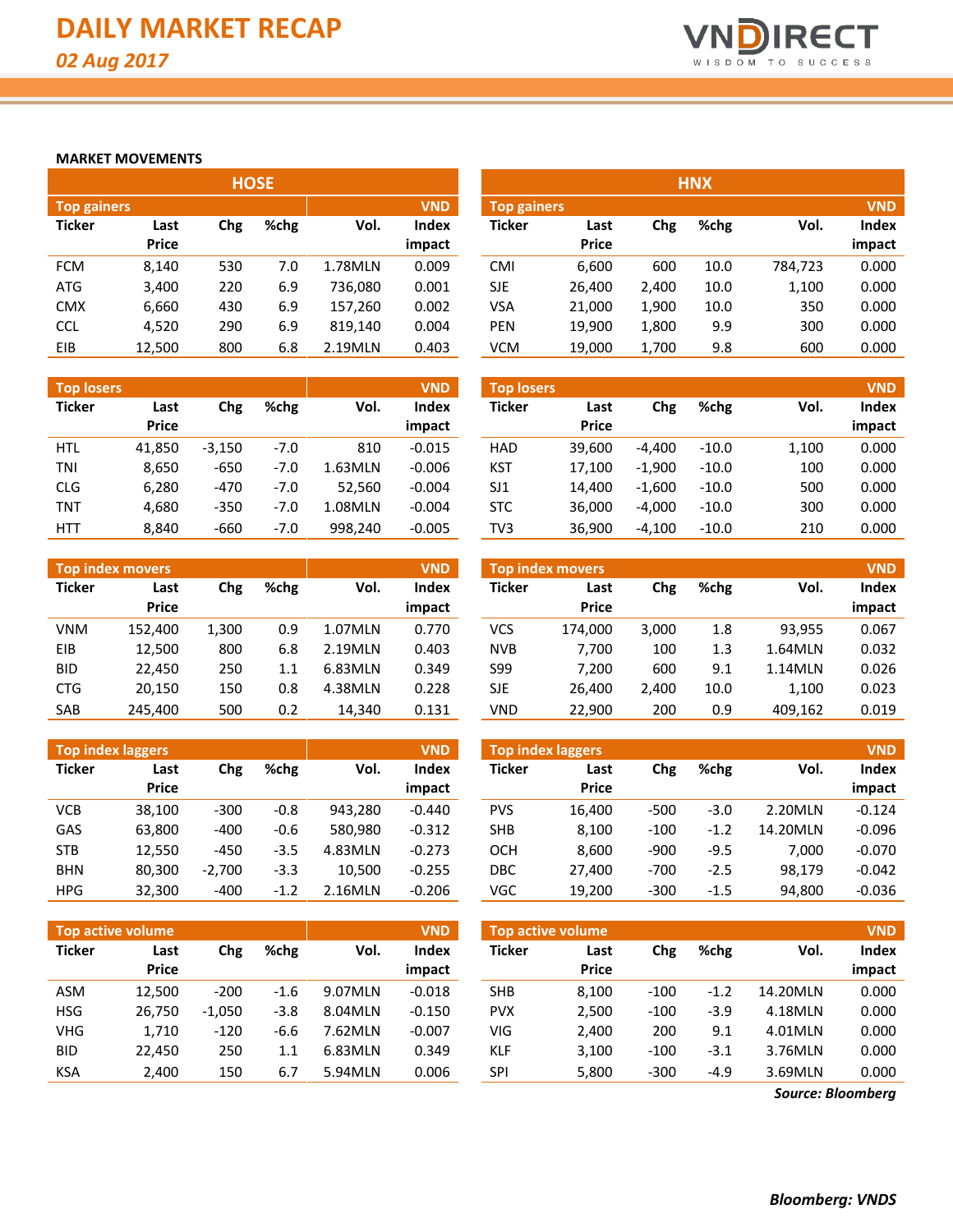

#### **FOREIGN ACTIVITIES**

| <b>Volume (Mn'shs)</b> | <b>HOSE</b> | d/d   | <b>HNX</b> | d/d      | Value (VND'bn)        | <b>HOSE</b> | d/d   | <b>HNX</b> | d/d      |
|------------------------|-------------|-------|------------|----------|-----------------------|-------------|-------|------------|----------|
| <b>F.BUY</b>           | 13.5        | 14.9% | 0.7        | $-27.0%$ | <b>BUY</b>            | 528         | 21.6% | 10         | $-29.1%$ |
| % of market            | 6.3%        |       | 1.0%       |          | % of market           | 12.9%       |       | 1.6%       |          |
| <b>F.SELL</b>          | 12.4        | 31.7% | 3.0        | 71.9%    | <b>SELL</b>           | 406         | 20.5% | 33         | 60.4%    |
| % of market            | 5.7%        |       | 4.0%       |          | % of market           | 10.0%       |       | 5.2%       |          |
| <b>NET BUY (SELL)</b>  | 1.1         |       | (2.3)      |          | <b>NET BUY (SELL)</b> | 122         |       | (23)       |          |
|                        |             |       |            |          |                       |             |       | $\sim$     | .        |

*Source: HSX, HNX*



#### **2017 ACCUMULATION**

| <b>Volume (Mn'shs)</b> | <b>HOSE</b> | % of 2016 |        | $HNX \; % of 2016$ | Value (VND'bn)        |        | HOSE % of 2016 |       | HNX % of 2016 |
|------------------------|-------------|-----------|--------|--------------------|-----------------------|--------|----------------|-------|---------------|
| <b>BUY</b>             | 1,660.8     | 67.5%     | 169.4  | 42.9%              | <b>BUY</b>            | 69,385 | 76.0%          | 2.481 | 39.9%         |
| % of market            | 6.1%        |           | 2.2%   |                    | % of market           | 12.8%  |                | 3.0%  |               |
| <b>SELL</b>            | 1,651.0     | 61.8%     | 193.0  | 58.8%              | <b>SELL</b>           | 57.991 | 58.6%          | 2.559 | 50.3%         |
| % of market            | 6.1%        |           | 2.5%   |                    | % of market           | 10.7%  |                | 3.1%  |               |
| <b>NET BUY (SELL)</b>  | 9.8         |           | (23.6) |                    | <b>NET BUY (SELL)</b> | 11,394 |                | (78)  |               |

*Source: HSX, HNX*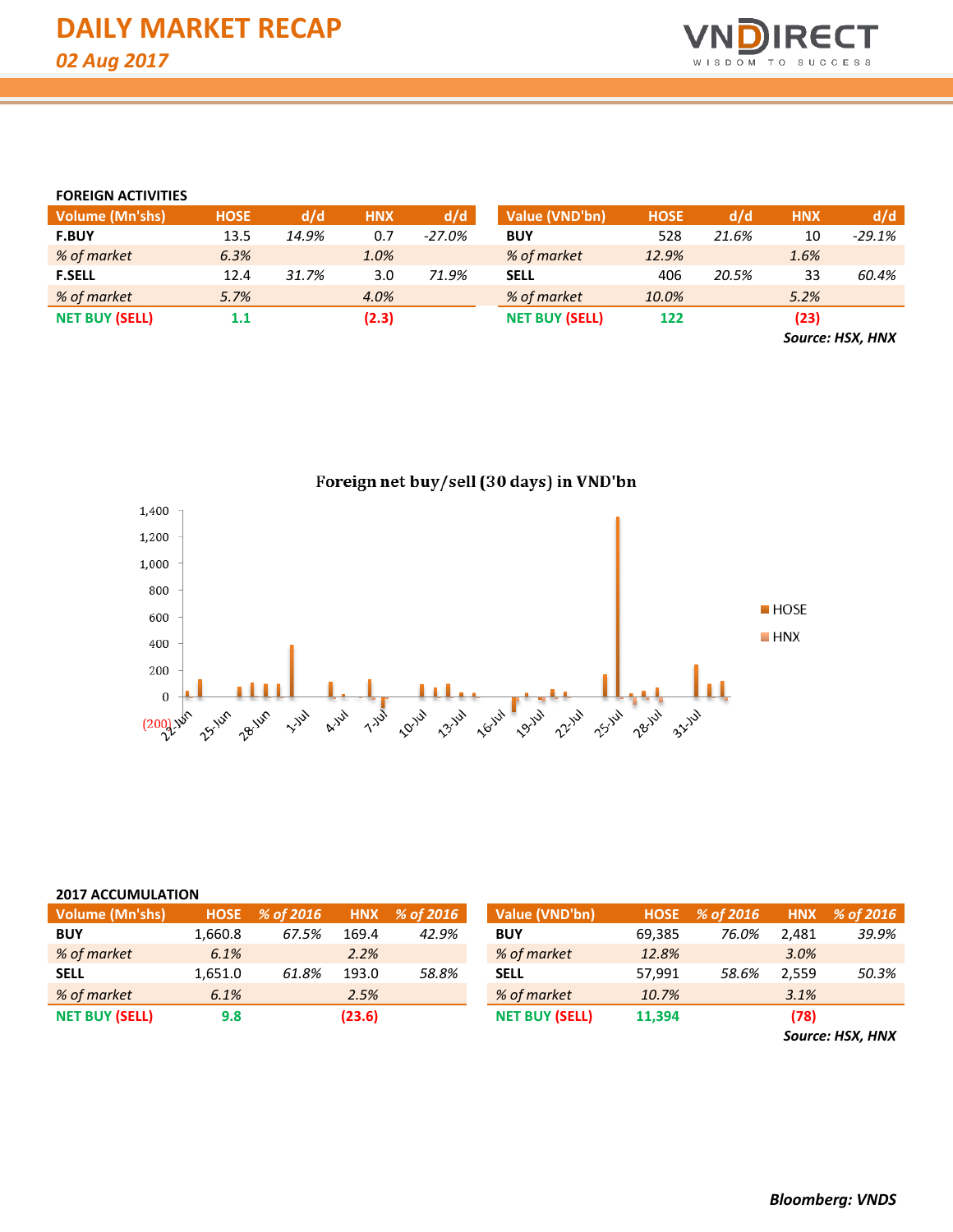

#### **FOREIGN ACTIVITIES**

|               |                               | <b>HOSE</b> |         |       |                        | <b>HNX</b>    |                                                |     |      |       |                        |  |  |  |
|---------------|-------------------------------|-------------|---------|-------|------------------------|---------------|------------------------------------------------|-----|------|-------|------------------------|--|--|--|
|               | Top buy by foreigners (value) |             |         |       | <b>VND'bn</b>          |               | <b>VND'bn</b><br>Top buy by foreigners (value) |     |      |       |                        |  |  |  |
| <b>Ticker</b> | Last<br><b>Price</b>          | Chg         | %chg    | Value | <b>Index</b><br>impact | <b>Ticker</b> | Last<br><b>Price</b>                           | Chg | %chg | Value | <b>Index</b><br>impact |  |  |  |
| <b>VNM</b>    | 152.400                       | 1,300       | 0.86    | 129.6 | 0.770                  | VIT           | 29,800                                         | 400 | 1.36 | 2.2   | 0.000                  |  |  |  |
| BID.          | 22,450                        | 250         | 1.13    | 47.3  | 0.349                  | <b>VND</b>    | 22,900                                         | 200 | 0.88 | 1.2   | 0.000                  |  |  |  |
| <b>HPG</b>    | 32,300                        | $-400$      | $-1.22$ | 34.6  | $-0.206$               | <b>ACB</b>    | 26,100                                         | 0   | 0.00 | 1.1   | 0.000                  |  |  |  |
| VJC           | 125.000                       | 300         | 0.24    | 25.8  | 0.039                  | <b>PVC</b>    | 9,200                                          | 400 | 4.55 | 0.9   | 0.000                  |  |  |  |
| <b>DHG</b>    | 116.000                       | 0           | 0.00    | 25.1  | 0.000                  | <b>DNP</b>    | 26,200                                         | 400 | 1.55 | 0.5   | 0.000                  |  |  |  |

|               | Top sell by foreigners (value) |             |         |                                 | VND'bn   | Top sell by foreigners (value) |                      |        |         |              |                        |
|---------------|--------------------------------|-------------|---------|---------------------------------|----------|--------------------------------|----------------------|--------|---------|--------------|------------------------|
| <b>Ticker</b> | Last<br><b>Price</b>           | %chg<br>Chg |         | Value<br><b>Index</b><br>impact |          | <b>Ticker</b>                  | Last<br><b>Price</b> | Chg    | %chg    | <b>Value</b> | <b>Index</b><br>impact |
| <b>VNM</b>    | 152.400                        | 1,300       | 0.86    | 105.0                           | 0.770    | <b>PVS</b>                     | 16,400               | $-500$ | $-2.96$ | 8.2          | 0.000                  |
| <b>HSG</b>    | 26,750                         | $-1.050$    | $-3.78$ | 60.7                            | $-0.150$ | <b>SHB</b>                     | 8,100                | $-100$ | $-1.22$ | 8.2          | 0.000                  |
| SSI           | 25,750                         | $-250$      | $-0.96$ | 20.0                            | $-0.050$ | LAS                            | 13,100               | 200    | 1.55    | 6.7          | 0.000                  |
| <b>CTD</b>    | 209.800                        | $-100$      | $-0.05$ | 14.9                            | $-0.003$ | <b>VCG</b>                     | 20.200               | $-200$ | $-0.98$ | 2.8          | 0.000                  |
| <b>DHG</b>    | 116.000                        | 0           | 0.00    | 11.3                            | 0.000    | DBC                            | 27.400               | $-700$ | $-2.49$ | 2.2          | 0.000                  |

|               | Top net buy by foreigners (value) |        |         |                          | VND'bn   | Top net buy by foreigners (value) | <b>VND'bn</b>        |     |      |              |                 |
|---------------|-----------------------------------|--------|---------|--------------------------|----------|-----------------------------------|----------------------|-----|------|--------------|-----------------|
| <b>Ticker</b> | Last<br><b>Price</b>              | Chg    | %chg    | Value<br>Index<br>impact |          | <b>Ticker</b>                     | Last<br><b>Price</b> | Chg | %chg | <b>Value</b> | Index<br>impact |
| <b>BID</b>    | 22.450                            | 250    | 1.13    | 42.4                     | 0.349    | VIT                               | 29.800               | 400 | 1.36 | 2.2          | 0.000           |
| <b>HPG</b>    | 32.300                            | $-400$ | $-1.22$ | 25.3                     | $-0.206$ | <b>ACB</b>                        | 26.100               | 0   | 0.00 | 1.1          | 0.000           |
| <b>VNM</b>    | 152.400                           | 1,300  | 0.86    | 24.7                     | 0.770    | <b>VND</b>                        | 22.900               | 200 | 0.88 | 0.9          | 0.000           |
| <b>VJC</b>    | 125.000                           | 300    | 0.24    | 21.6                     | 0.039    | <b>PVC</b>                        | 9,200                | 400 | 4.55 | 0.9          | 0.000           |
| <b>KBC</b>    | 15,150                            | 300    | 2.02    | 15.8                     | 0.058    | <b>DNP</b>                        | 26,200               | 400 | 1.55 | 0.5          | 0.000           |

|               | Top net sell by foreigners (value) |          |         |         | <b>VND'bn</b> | Top net sell by foreigners (value) | <b>VND'bn</b> |        |             |        |        |
|---------------|------------------------------------|----------|---------|---------|---------------|------------------------------------|---------------|--------|-------------|--------|--------|
| <b>Ticker</b> | Last                               | Chg      | %chg    | Value   | Index         | Ticker                             | Last          |        | Chg<br>%chg |        | Index  |
|               | <b>Price</b>                       |          |         |         | impact        |                                    | <b>Price</b>  |        |             |        | impact |
| <b>HSG</b>    | 26,750                             | $-1.050$ | $-3.78$ | $-49.6$ | $-0.150$      | <b>SHB</b>                         | 8.100         | $-100$ | $-1.22$     | $-8.0$ | 0.000  |
| SSI           | 25,750                             | $-250$   | $-0.96$ | $-12.4$ | $-0.050$      | <b>PVS</b>                         | 16.400        | $-500$ | $-2.96$     | $-7.9$ | 0.000  |
| <b>KDC</b>    | 43,000                             | $-800$   | $-1.83$ | $-9.9$  | $-0.084$      | LAS                                | 13,100        | 200    | 1.55        | $-6.7$ | 0.000  |
| <b>NKG</b>    | 30.600                             | $-1.000$ | $-3.16$ | $-8.2$  | $-0.040$      | <b>VCG</b>                         | 20.200        | $-200$ | $-0.98$     | $-2.8$ | 0.000  |
| <b>FIT</b>    | 9,740                              | 450      | 4.84    | $-7.8$  | 0.047         | DBC                                | 27.400        | $-700$ | $-2.49$     | $-1.9$ | 0.000  |

*Source: Bloomberg, HOSE, HNX*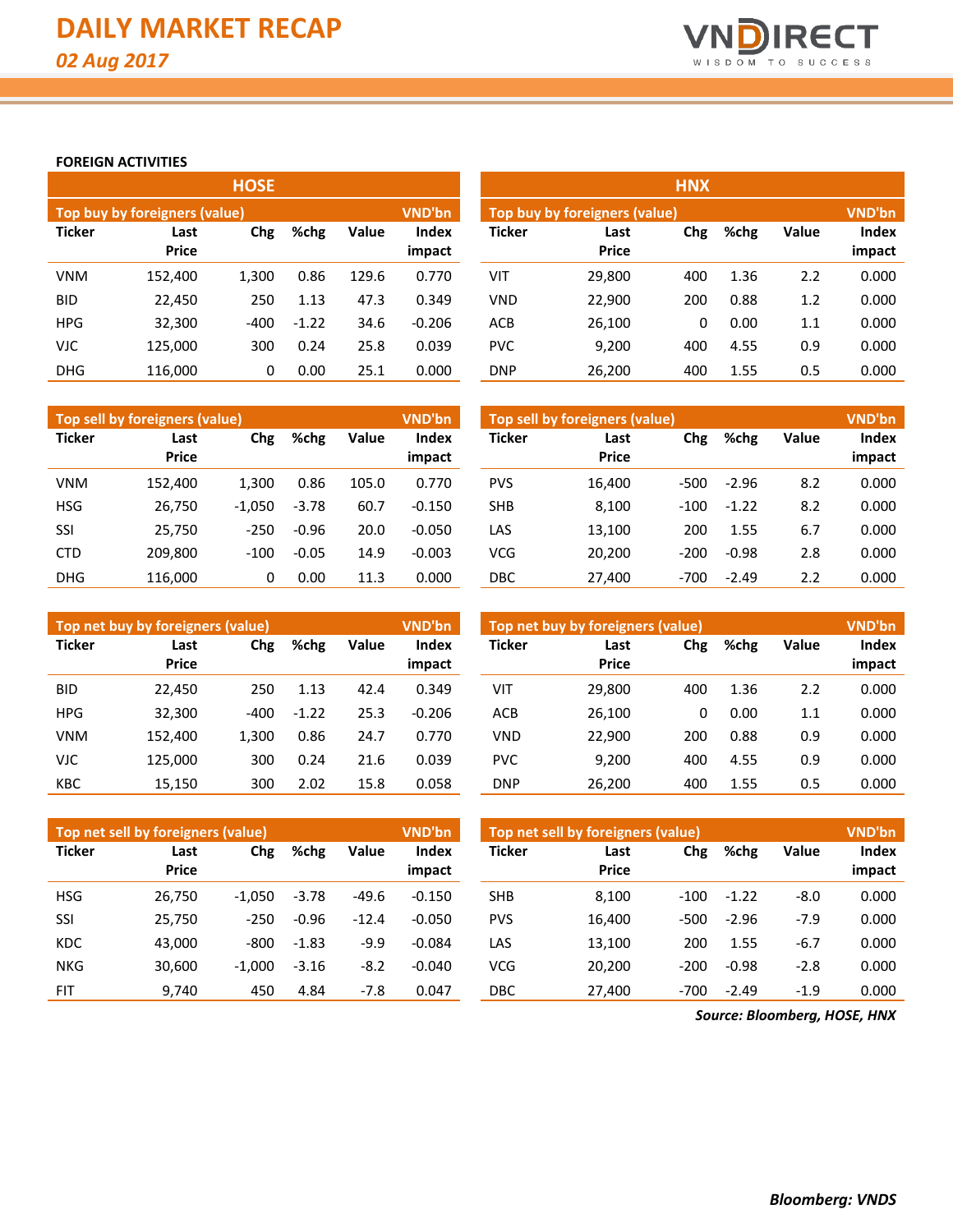

#### **TOP 70 MARKET CAPS SNAPSHOT ON HOSE**

| No.            | <b>Ticker</b> | <b>Price</b> |         | Price change (%) |         | <b>Mkt. Cap</b> | Outs. Vol. | <b>Float ratio</b> | <b>Avail. FII</b> | Ave. daily vol. |             | <b>EPS</b>     |                | P/E              | P/B              | <b>ROE</b> | <b>ROA</b>     |
|----------------|---------------|--------------|---------|------------------|---------|-----------------|------------|--------------------|-------------------|-----------------|-------------|----------------|----------------|------------------|------------------|------------|----------------|
|                |               | <b>VND</b>   | 1M      | 3M               | 6M      | <b>US\$mln</b>  | Mln'shs    | %                  | %                 | (30 days-shs)   | <b>T12M</b> | <b>Diluted</b> | 1Y Gr.         | $\boldsymbol{X}$ | $\boldsymbol{X}$ | %          | $\frac{9}{6}$  |
| 1              | <b>VNM VM</b> | 152,400      | $-3.3$  | 3.0              | 14.6    | 9,734           | 1,451      | 57.8               | 44.8              | 567,046         | 6,333       | 5,831          | 19.9           | 24.1             | 9.0              | 38.9       | 33.1           |
| $\overline{2}$ | <b>SAB VM</b> | 245,400      | 17.8    | 22.8             | 12.1    | 6,926           | 641        | 10.4               | 39.1              | 50,168          | 6,947       | 6,442          | 37.3           | 35.3             | 12.6             | 35.2       | 22.9           |
| 3              | <b>VCB VM</b> | 38,100       | $-1.0$  | 8.5              | $-3.4$  | 6,032           | 3,598      | 22.9               | 9.1               | 1,173,709       | 1,788       | 1,566          | 6.0            | 21.3             | 2.6              | 12.8       | 1.0            |
| 4              | <b>GAS VM</b> | 63,800       | 9.4     | 15.0             | 5.5     | 5,372           | 1,913      | 4.2                | 45.8              | 663,929         | 4,128       | 3,548          | $-18.8$        | 15.5             | 3.1              | 20.3       | 13.4           |
| 5              | VIC VM        | 44,400       | 4.0     | 8.6              | 4.5     | 5,154           | 2,638      | 52.3               | 19.1              | 429,076         | 1,713       | 1,178          | 111.2          | 25.9             | 4.2              | 10.5       | 1.6            |
| 6              | <b>BID VM</b> | 22,450       | 10.0    | 35.2             | 31      | 3,378           | 3,419      | 4.7                | 28.3              | 3,736,967       | 1,810       | 1,354          | $-5.1$         | 12.4             | 1.7              | 14.6       | 0.7            |
| 7              | CTG VM        | 20,150       | $-0.5$  | 16.1             | 7.8     | 3,302           | 3,723      | 15.8               | 0.2               | 1,710,254       | 1,970       | 1,457          | 20.6           | 10.2             | 1.3              | 12.0       | 0.8            |
| 8              | <b>PLX VM</b> | 63,200       | $-8.4$  | 35.5             | N/A     | 3,223           | 1,159      | 100.0              | 11.6              | 953,898         | 3,617       | 4,254          | 43.0           | 17.5             | 3.4              | 26.3       | 8.5            |
| 9              | <b>HPG VM</b> | 32,300       | 0.9     | 17.3             | 21.2    | 2,156           | 1,517      | 58.9               | 8.0               | 4,042,213       | 5,281       | 4,470          | 82.3           | 6.1              | 2.0              | 40.9       | 24.1           |
| 10             | <b>MSN VM</b> | 42,500       | 1.2     | $-4.4$           | 0.7     | 2,129           | 1,138      | 32.2               | 19.3              | 625,449         | 2,099       | 2,481          | 86.5           | 20.2             | 3.1              | 18.1       | 4.1            |
| 11             | <b>ROS VM</b> | 92,500       | 15.0    | $-37.2$          | $-22.0$ | 1,925           | 473        | 27.0               | 47.1              | 2,325,470       | 1,033       | 1,033          | N/A            | 89.6             | 9.0              | 11.7       | 7.4            |
| 12             | <b>NVL VM</b> | 67,200       | $-1.2$  | $-5.0$           | 10.3    | 1,842           | 623        | 29.5               | 38.9              | 1,222,251       | 3,396       | 3,059          | N/A            | 19.8             | 4.4              | 23.1       | 5.3            |
| 13             | VJC VM        | 125,000      | $-1.0$  | $-2.1$           | N/A     | 1,773           | 322        | 60.9               | 5.9               | 361,564         | 8,726       | 8,726          | $-24.9$        | 14.3             | 8.3              | 68.7       | 14.3           |
| 14             | <b>MBB VM</b> | 23,500       | 5.4     | 48.7             | 65.5    | 1,771           | 1,713      | 49.8               | 0.0               | 2,407,319       | 1,983       | 1,715          | $-6.3$         | 11.8             | 1.6              | 12.7       | 1.3            |
| 15             | <b>BVH VM</b> | 58,200       | 1.2     | 1.6              | $-6.9$  | 1,743           | 680        | 29.1               | 24.5              | 367,574         | 2,103       | 1,651          | 10.9           | 27.7             | 3.9              | 9.7        | 1.6            |
| 16             | <b>MWG VM</b> | 99,500       | $-3.3$  | 19.2             | 17.8    | 1,347           | 308        | 71.8               | 0.0               | 354,558         | 5,949       | 4,974          | 40.3           | 16.7             | 7.0              | 47.1       | 15.6           |
| 17             | <b>FPT VM</b> | 49,400       | 5.4     | 22.3             | 26.5    | 1,154           | 531        | 70.5               | 0.0               | 1,123,140       | 3,887       | 3,413          | 2.9            | 12.7             | 2.6              | 21.8       | 7.8            |
| 18             | <b>STB VM</b> | 12,550       | $-9.1$  | 8.7              | 24.9    | 996             | 1,804      | 94.6               | 15.2              | 3,458,180       | 269         | 49             | $-89.0$        | 46.6             | 1.0              | 1.8        | 0.1            |
| 19             | <b>BHN VM</b> | 80,300       | 2.9     | $-4.7$           | $-39.2$ | 819             | 232        | 100.0              | 31.6              | 20,508          | 3,236       | 3,236          | $-9.6$         | 24.8             | 3.3              | 13.8       | 8.0            |
| 20             | <b>CTD VM</b> | 209,800      | $-3.1$  | 2.8              | 8.4     | 711             | 77         | 89.1               | 3.0               | 85,129          | 20,254      | 20,894         | 88.6           | 10.4             | 2.5              | 28.1       | 15.5           |
| 21             | EIB VM        | 12,500       | $-3.1$  | 11.6             | 22.0    | 676             | 1,229      | 75.6               | 0.6               | 549,588         | 468         | 251            | 661            | 27               | 1                | 3.1        | 0              |
| 22             | <b>DHG VM</b> | 116,000      | $-6.7$  | 20.0             | 56.8    | 667             | 131        | 32                 | 0.3               | 302,626         | 5,020       | 4,662          | 22             | 23               | 5.0              | 22         | 20             |
| 23             | SSI VM        | 25,750       | $-6.9$  | 17.6             | 24.7    | 555             | 490        | 57.0               | 47.7              | 3,938,279       | 2,238       | 1,698          | $\overline{2}$ | 12               | 1.5              | 14         | $\overline{7}$ |
| 24             | <b>GMD VM</b> | 40,250       | $-6.4$  | 15.5             | 43.0    | 511             | 288        | 59.4               | 0.0               | 659,316         | 2,087       | 2,009          | $-4.2$         | 19.3             | 1.4              | 7.6        | 4.3            |
| 25             | <b>REE VM</b> | 37,000       | 0.3     | 32.9             | 42.3    | 505             | 310        | 48.3               | 0.0               | 1,244,601       | 4,896       | 3,526          | 27.9           | 7.6              | 1.6              | 20.1       | 12.7           |
| 26             | <b>SBT VM</b> | 41,650       | 18.8    | 52.6             | 73.5    | 464             | 253        | 53.2               | 42.8              | 2,365,305       | 1,247       | 1,148          | 29             | 33               | 3.5              | 10         | $\overline{4}$ |
| 27             | PNJ VM        | 104,000      | 2.2     | 18.3             | 47.5    | 450             | 98         | 65.3               | 0.0               | 346,126         | 6,190       | 4,383          | 671.7          | 16.8             | 5.8              | 34.5       | 17.4           |
| 28             | <b>HSG VM</b> | 26,750       | $-17.4$ | $-3.2$           | $-4.8$  | 412             | 350        | 50.1               | 21.1              | 3,576,303       | 4,575       | 4,200          | 120.2          | 5.8              | 2.0              | 45.0       | 15.4           |
| 29             | <b>DPM VM</b> | 23,200       | $-1.3$  | $-1.3$           | $-3.7$  | 400             | 391        | 35.2               | 28.3              | 1,180,785       | 1,925       | 2,452          | $-25.6$        | 12.1             | 1.1              | 9.7        | 9.4            |
| 30             | <b>KDC VM</b> | 43,000       | $-7.5$  | 8.6              | 15.3    | 389             | 206        | 49.9               | 38.6              | 639,019         | 6,728       | 5,714          | $-74.7$        | 6.4              | 1.5              | 20.8       | 15.6           |
| 31             | <b>HAG VM</b> | 9,250        | $-2.4$  | 6.9              | 54.4    | 378             | 927        | 61.3               | 31.0              | 4,468,239       | 620         | $-1,439$       | N/A            | 14.9             | 0.5              | $-8.3$     | $-2.3$         |
| 32             | NT2 VM        | 28,250       | $-1.1$  | $-5.8$           | $-3.3$  | 358             | 288        | 27.9               | 28.1              | 358,826         | 2,816       | 3,701          | $-5.0$         | 10.0             | 1.6              | 20.3       | 8.6            |
| 33             | CII VM        | 33,000       | $-11.3$ | $-13.6$          | 5.4     | 358             | 246        | 55.7               | 8.3               | 871,221         | 8,644       | 3,191          | 9.7            | 3.8              | 1.7              | 46.6       | 12.3           |
| 34             | <b>HNG VM</b> | 10,150       | $-5.6$  | $-13.2$          | 30.0    | 343             | 767        | 35.1               | 48.2              | 2,025,905       | 759         | $-1,298$       | N/A            | 13.4             | 0.7              | $-9.8$     | $-3.3$         |
| 35             | DCM VM        | 14,050       | $-1.4$  | 6.8              | 44.1    | 327             | 529        | 24.3               | 47.7              | 3,343,344       | 1,508       | 1,011          | N/A            | 9.3              | 1.2              | 11.8       | 5.9            |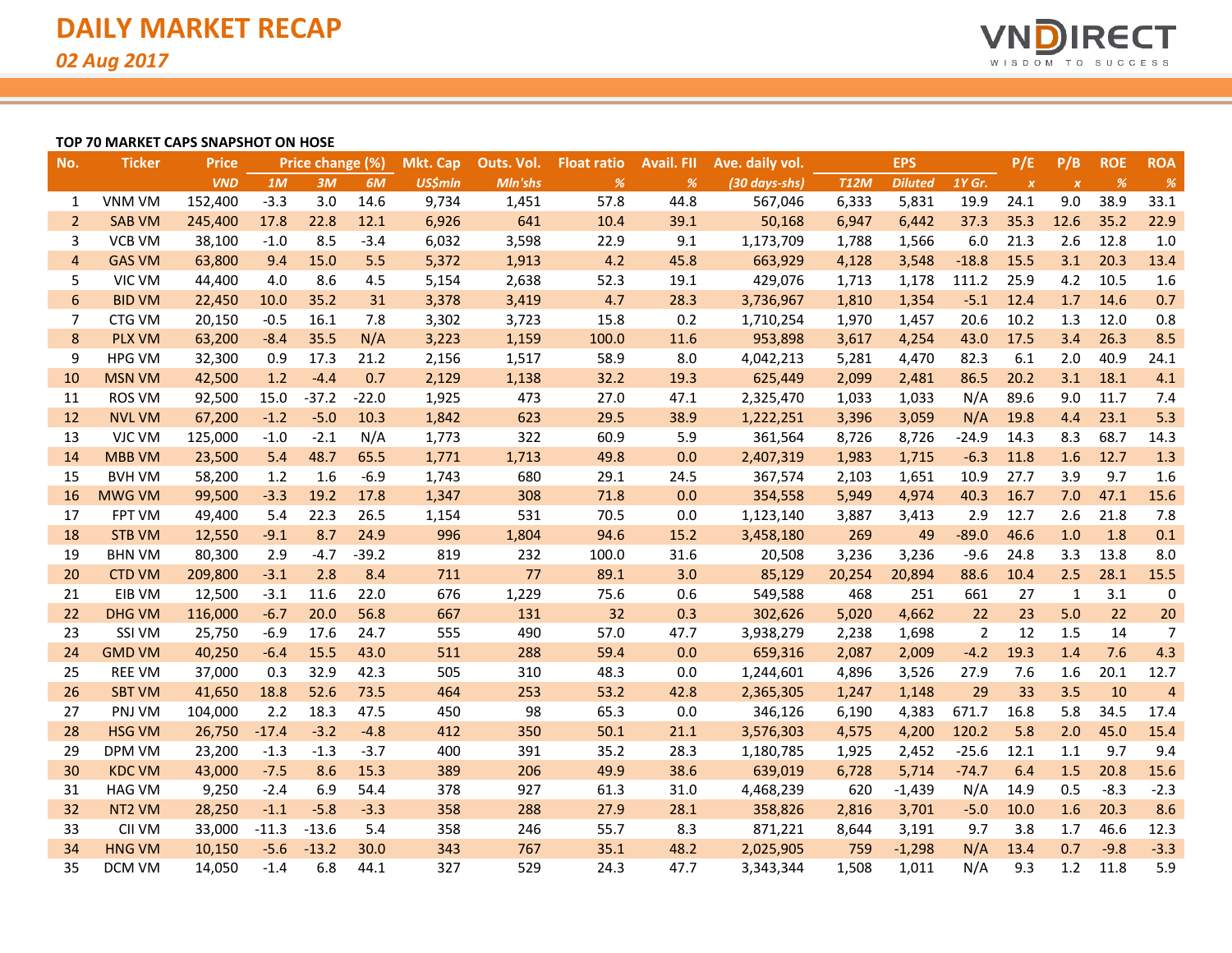

|     |               |              |         |                  |         |                 |            |                    |                   |                 |             |                | (Continued)    |                  |                  |                |                |
|-----|---------------|--------------|---------|------------------|---------|-----------------|------------|--------------------|-------------------|-----------------|-------------|----------------|----------------|------------------|------------------|----------------|----------------|
| No. | <b>Ticker</b> | <b>Price</b> |         | Price change (%) |         | <b>Mkt. Cap</b> | Outs. Vol. | <b>Float ratio</b> | <b>Avail. FII</b> | Ave. daily vol. |             | <b>EPS</b>     |                | P/E              | P/B              | <b>ROE</b>     | <b>ROA</b>     |
|     |               | <b>VND</b>   | 1M      | 3M               | 6M      | <b>US\$mln</b>  | Mln'shs    | $\%$               | %                 | (30 days-shs)   | <b>T12M</b> | <b>Diluted</b> | $1Y$ Gr.       | $\boldsymbol{X}$ | $\boldsymbol{x}$ | %              | $\%$           |
| 36  | <b>BHS VM</b> | 24,700       | 5.1     | 45.7             | 130.9   | 324             | 298        | 80.4               | 41.7              | 3,308,135       | 1,462       | 1,546          | 30.6           | 16.9             | 1.4              | 10.7           | 4.7            |
| 37  | PPC VM        | 22,800       | 11.2    | 30.3             | 33.3    | 319             | 318        | 15.0               | 33.6              | 416,636         | 2,665       | 1,724          | $-2.2$         | 8.6              | 1.3              | 15.3           | 8.5            |
| 38  | <b>VCI VM</b> | 60,000       | N/A     | N/A              | N/A     | 317             | 120        | 92.8               | 15.8              | N/A             | 3,854       | 3,854          | $-18.8$        | 15.6             | 5.2              | 31.9           | 12.1           |
| 39  | <b>KBC VM</b> | 15,150       | $-10.1$ | 2.0              | 9.4     | 313             | 470        | 73.8               | 15.5              | 2,753,470       | 1,232       | 1,186          | $-11.6$        | 12.3             | 0.9              | 8.4            | 4.5            |
| 40  | <b>HBC VM</b> | 54,700       | 6.6     | 39.9             | 115.3   | 310             | 129        | 71.5               | 24.9              | 1,786,922       | 6,866       | 3,960          | 539.6          | 8.0              | 4.0              | 47.6           | 6.4            |
| 41  | HT1 VM        | 17,900       | $-20.8$ | $-19.0$          | $-10.5$ | 301             | 382        | 20.0               | 42.2              | 757,426         | 1,734       | 2,121          | $-0.2$         | 10.3             | 1.3              | 16.0           | 6.7            |
| 42  | <b>KDH VM</b> | 28,200       | 1.3     | 12.8             | 42.4    | 290             | 234        | 49.1               | 2.5               | 109,519         | 1,726       | 1,587          | 55.3           | 16.3             | 1.9              | 11.3           | 4.9            |
| 43  | <b>BMP VM</b> | 78,000       | $-21.2$ | $-24.9$          | $-27.4$ | 281             | 82         | 61.8               | 3.4               | 209,977         | 6,230       | 7,664          | 20.9           | 12.5             | 2.7              | 23.1           | 20.7           |
| 44  | QCG VM        | 22,800       | $-15.6$ | 172.4            | 456.1   | 276             | 275        | 31.9               | 48.9              | 677,897         | 811         | 163            | 87.6           | 28.1             | 1.6              | 1.2            | 0.5            |
| 45  | PDR VM        | 27,800       | $-0.4$  | 20.6             | 121.6   | 272             | 222        | 38.3               | 48.4              | 800,970         | 1,357       | 1,033          | 28.1           | 20.5             | 2.5              | 10.5           | 3.0            |
| 46  | <b>VCF VM</b> | 229,900      | 4.0     | 19.7             | 28.4    | 269             | 27         | 30.7               | 19.3              | 536             | 13,794      | 14,450         | 30.0           | 16.7             | 2.9              | 17.8           | 13.5           |
| 47  | <b>TCH VM</b> | 16,350       | $-14.8$ | $-21.2$          | $-2.1$  | 261             | 363        | 52.5               | 48.7              | 1,221,068       | 1,379       | 1,379          | N/A            | 11.9             | 1.3              | 16.6           | 15.1           |
| 48  | <b>HCM VM</b> | 43,000       | $-3.6$  | 33.5             | 53.3    | 245             | 130        | 39.5               | 46.8              | 560,714         | 3,032       | 2,395          | 49.9           | 14.2             | 2.2              | 13.8           | 9.8            |
| 49  | PVD VM        | 14,500       | 4.7     | $-18.1$          | $-30.6$ | 244             | 383        | 48.1               | 28.3              | 2,175,103       | $-513$      | 224            | $-94.1$        | N/A              | 0.4              | $-1.0$         | $-0.5$         |
| 50  | <b>DXG VM</b> | 18,900       | 9.2     | $-1.4$           | 55.3    | 238             | 286        | 76.6               | 22.1              | 4,669,540       | 2,087       | 2,555          | 29.6           | 9.1              | 1.6              | 26.5           | 13.4           |
| 51  | <b>TLG VM</b> | 104,000      | $-1.7$  | 28.8             | 38.7    | 228             | 50         | 25.6               | 55.4              | 2,832           | 4,704       | 4,242          | 24.9           | 22               | 5.4              | 24             | 19             |
| 52  | <b>TRA VM</b> | 119,000      | $-4.5$  | 15.2             | 27.5    | 217             | 41         | 58.1               | 1.6               | 31,018          | 5,274.5     | 5,081          | 29.0           | 22.6             | 5.4              | 22.9           | 14.6           |
| 53  | <b>NLG VM</b> | 30,900       | 8.4     | 21.3             | 51.0    | 214             | 157        | 56.2               | 6.5               | 803,070         | 3,347       | 1,954          | 70.0           | 9.2              | 1.9              | 13.5           | 5.8            |
| 54  | <b>VHC VM</b> | 50,400       | $-14.6$ | $-4.9$           | $-10.3$ | 205             | 92         | 25.5               | 61.1              | 59,646          | 5,366       | 5,922          | 80.9           | 9                | 1.9              | 24             | 12             |
| 55  | FLC VM        | 7,150        | $-0.3$  | $-2.5$           | 38.8    | 201             | 638        | 86.2               | 38.5              | 12,773,920      | 969         | 1,795          | $-8.0$         | $\overline{7}$   | 0.5              | 15             | $\overline{7}$ |
| 56  | <b>LGC VM</b> | 22,850       | $-3.6$  | $-4.8$           | $-9.5$  | 194             | 193        | N/A                | 4.0               | 615             | 1,584       | 1,698          | $-49.5$        | 14.4             | 1.9              | 13.2           | 3.8            |
| 57  | <b>BIC VM</b> | 37,300       | $-4.8$  | $-5.3$           | $-11.2$ | 193             | 117        | 99.7               | 1.4               | 15,623          | 1,090       | 1,083          | $-27.2$        | 34.2             | 2.2              | 6.3            | 2.9            |
| 58  | <b>BWE VM</b> | 29,000       | N/A     | N/A              | N/A     | 191             | 150        | 100.0              | 49.0              | N/A             | 1,606       | 1,606          | N/A            | 18               | 1.5              | $\overline{9}$ | 3              |
| 59  | PAN VM        | 36,500       | 4.8     | $-0.8$           | $-0.3$  | 189             | 118        | 59.8               | 54.2              | 3,880           | 1,428       | 2,164          | $-1.9$         | 26               | 1.8              | 8              | 5              |
| 60  | <b>PGD VM</b> | 47,600       | $-6.3$  | 5.8              | 21.1    | 189             | 90         | 49.5               | 20.8              | 35,530          | 1,077       | 2,313          | $-37.5$        | 44               | 3.0              | 12             | $\overline{6}$ |
| 61  | DMC VM        | 120,500      | $-7.3$  | 32.3             | 76.9    | 184             | 35         | 46.3               | 37.3              | 14,248          | 5,597.1     | 4,856          | 44             | 21.5             | 4.6              | 22.9           | 18.1           |
| 62  | <b>PVT VM</b> | 14,500       | $-3.0$  | 14.2             | 16.9    | 180             | 281        | 48.9               | 19.6              | 509,974         | 1,257.2     | 1,321          | 12.9           | 11.5             | 1.1              | 11.1           | 4.6            |
| 63  | <b>GTN VM</b> | 16,100       | $-9.0$  | 4.5              | $-8.0$  | 177             | 250        | 18.2               | 50.5              | 792,567         | 141         | 104            | $-86.3$        | 113.9            | 1.4              | 1.4            | 1.0            |
| 64  | <b>VSH VM</b> | 18,900       | 10.5    | 21.2             | 23.5    | 172             | 206        | 69.3               | 33.5              | 88,751          | 1,510       | 1,219          | $\overline{2}$ | 12.5             | 1.3              | 11.0           | 5.6            |
| 65  | <b>ITA VM</b> | 4,050        | 3.8     | 25.0             | 3.8     | 167             | 938        | 69.3               | 38.1              | 7,650,935       | 36          | 43             | $-74.1$        | 112.4            | 0.4              | 0.5            | 0.3            |
| 66  | <b>DIG VM</b> | 15,100       | $-3.2$  | 41.8             | 96.1    | 158             | 238        | 87.1               | 22.0              | 985,546         | 276         | 228            | 459.2          | 54.7             | 1.3              | 1.2            | 0.6            |
| 67  | PC1 VM        | 35,000       | $-2.8$  | 20.5             | 26.4    | 151             | 98         | 67.0               | 19.1              | 82,292          | 3,486       | 3,486          | $-50.6$        | 10.0             | 1.7              | 18.7           | 7.8            |
| 68  | <b>CHP VM</b> | 27,100       | $-0.2$  | 18.9             | 26.0    | 150             | 126        | 20.0               | 45.4              | 92,547          | 3,504       | 1,950          | $-21.5$        | 7.7              | 1.9              | 23.9           | 12.3           |
| 69  | PTB VM        | 129,700      | 16.3    | 22.6             | 26.5    | 148             | 26         | 59.5               | 35.1              | 109,328         | 10,309      | 8,863          | 58.8           | 12.6             | 4.4              | 35.6           | 16.7           |
| 70  | <b>NKG VM</b> | 30,600       | $-7.6$  | 8.0              | 31.0    | 135             | 100        | 27.1               | 18.4              | 584,513         | 6,287       | 6,850          | 286.2          | 4.9              | 1.7              | 49.5           | 10.3           |

*Source: Bloomberg*